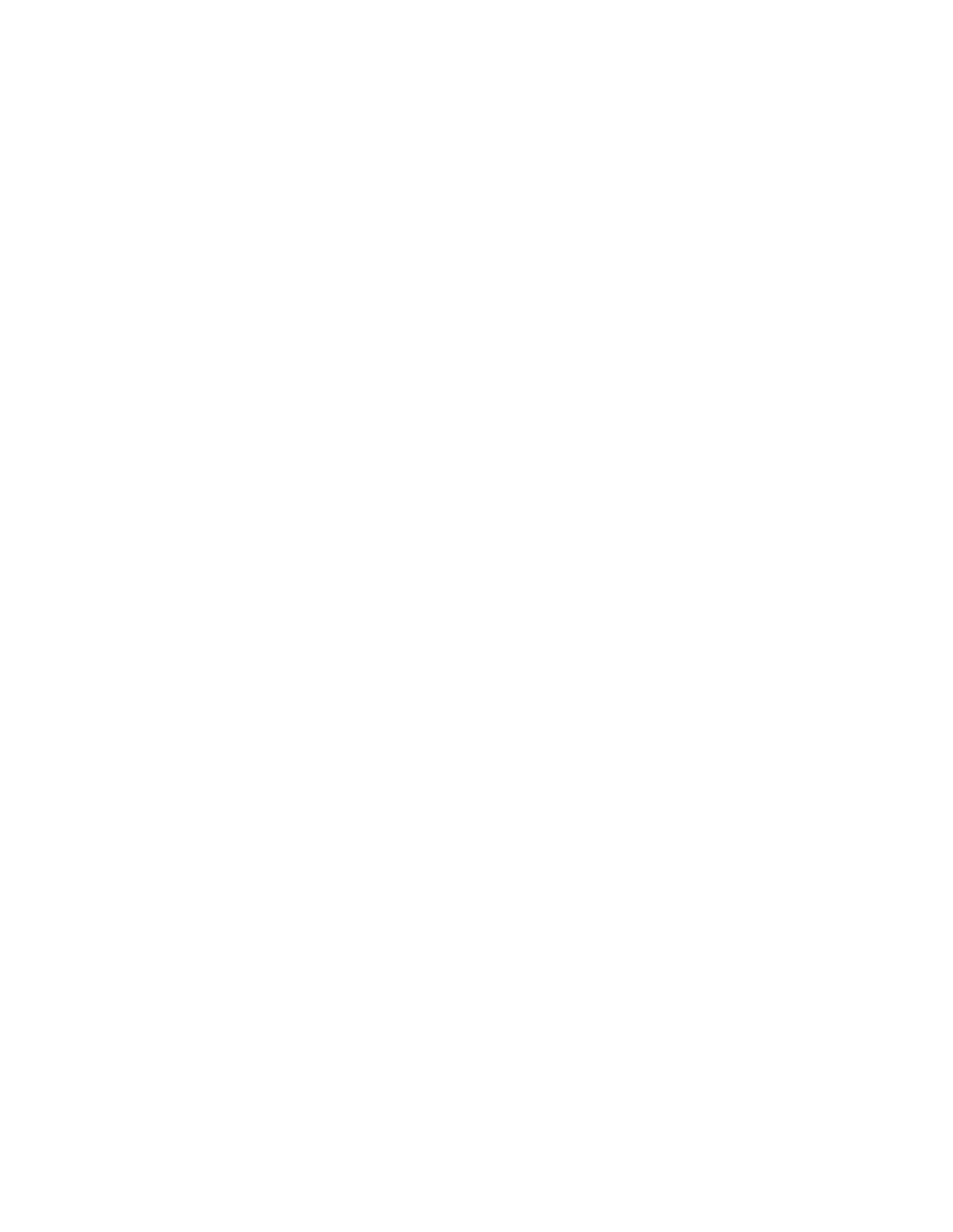

# **Introduction**

## **Purpose**

Describes the necessary steps to replace the filter and regulator on Powermax45 power supplies.

## **Tools and materials needed**

#2 Phillips screwdriver

1/2" open-ended wrench or adjustable wrench.

#### **Kit 228287 contents**

| <b>Part number</b> | <b>Description</b>                       | Quantity |
|--------------------|------------------------------------------|----------|
| 002531             | Gasket                                   |          |
| 104605             | Tubing: 6 mm $OD x 4$ mm $ID x 9$ inches |          |
| 229150             | Subassmbly: Powermax45 filter/regulator  |          |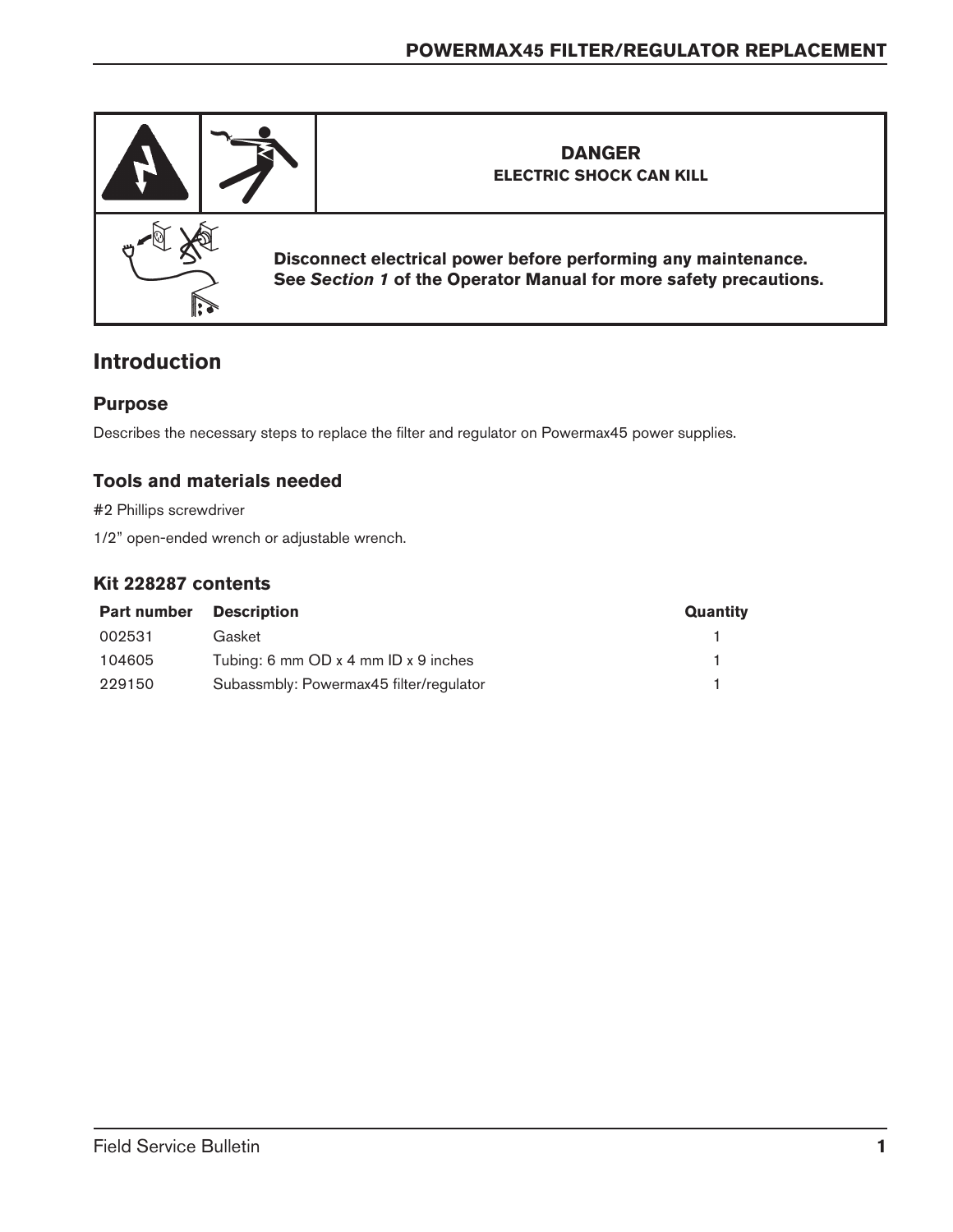#### **Replace the air filter and regulator**

- 1. Turn OFF the power, disconnect the power cord, and disconnect the gas supply.
- 2. Use a #2 Phillips screwdriver to remove the 2 screws from the handle on the top of the power supply. Gently pull on the end panel nearest the screw you are removing to keep pressure on the screw. When the screw is almost out, tilt the screwdriver slightly to help pull the screw out of the recessed hole.
- 3. Tilt the end panels back slightly so that you can get the edges of the handle out from underneath. Remove the handle and then lift the cover off the power supply.
- 4. Remove the gas fitting from the rear of the power supply.
- 5. Remove the drain hose from the hole in the bottom of the power supply's base.



- 6. Disconnect the gas supply hose from the filter.
- 7. Unscrew the nut that holds the air filter in the bracket. Tip the bottom of the air filter away from the power supply and slide the filter out of the bracket.
- 8. Position the new air filter in the bracket and replace the retainer nut.
- 9. Route the drain hose through the hole in the base of the power supply.
- 10. Connect the gas supply hose to the new filter. If the existing hose is worn or damaged, use the new hose included in the kit to replace it. Cut the new hose to the same length as the old hose.
- 11. Reconnect the gas fitting, and then reconnect the gas supply to test it for leaks.
- 12. Being careful not to pinch any of the wires, slide the cover back onto the power supply. Position the handle over the holes in the top of the cover, then use the 2 screws to secure the cover.
- 13. Reconnect the electrical power.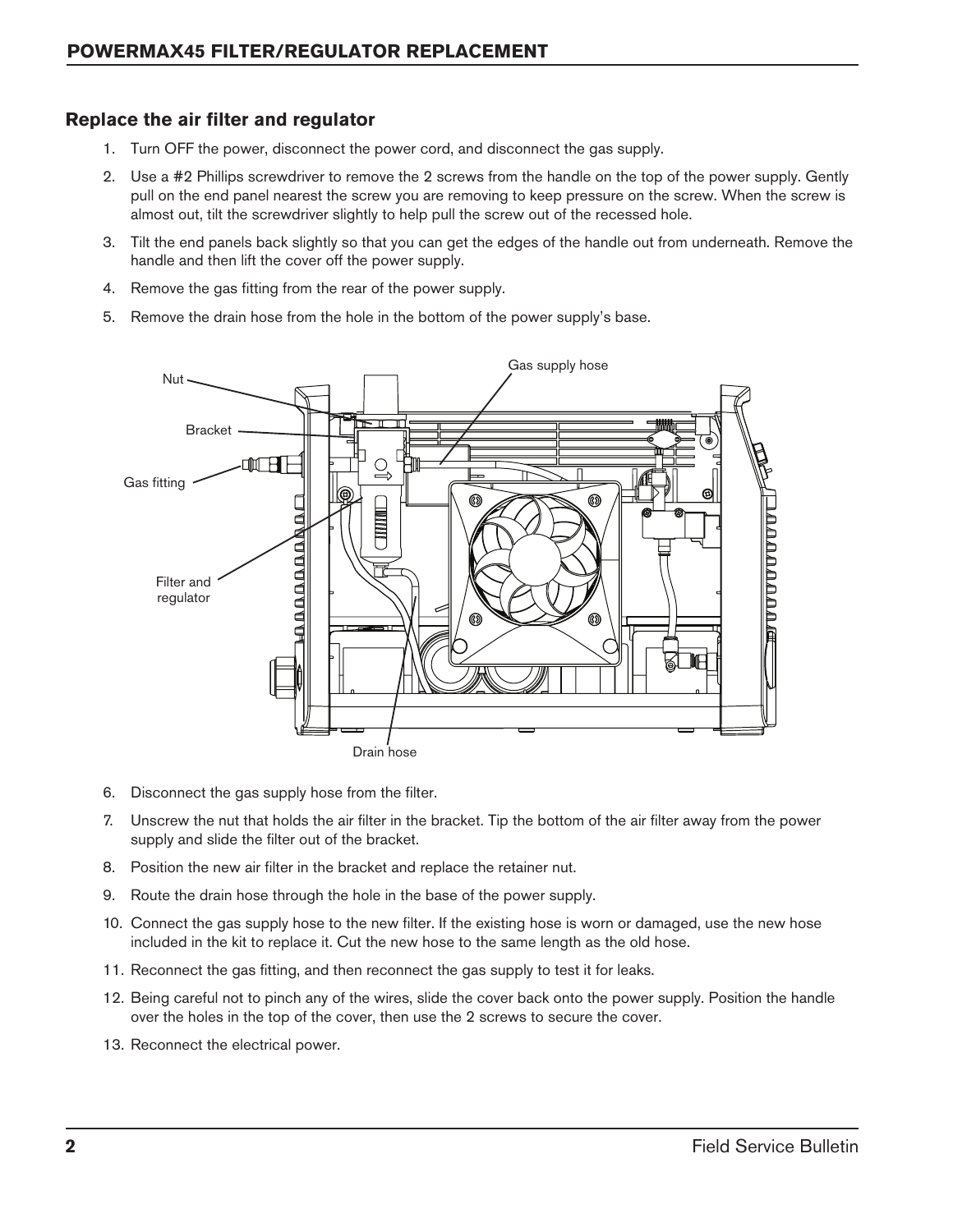

# **Introduction**

# **Objet**

Décrit les étapes nécessaires au remplacement du filtre et du régulateur des sources d'alimentation des Powermax45.

# **Outils et matériel requis**

Tournevis cruciforme n° 2 Clé plate de 1/2 po ou clé ajustable

#### **Contenu du kit 228287**

| <b>Numéro</b><br>de référence | <b>Description</b>                                   | Quantité |
|-------------------------------|------------------------------------------------------|----------|
| 002531                        | Joint d'étanchéité                                   |          |
| 104605                        | Tuyau : 6 mm diam. ext. x 4 mm diam. int. x 9 pouces |          |
| 229150                        | Sous-ensemble : Filtre/régulateur du Powermax45      |          |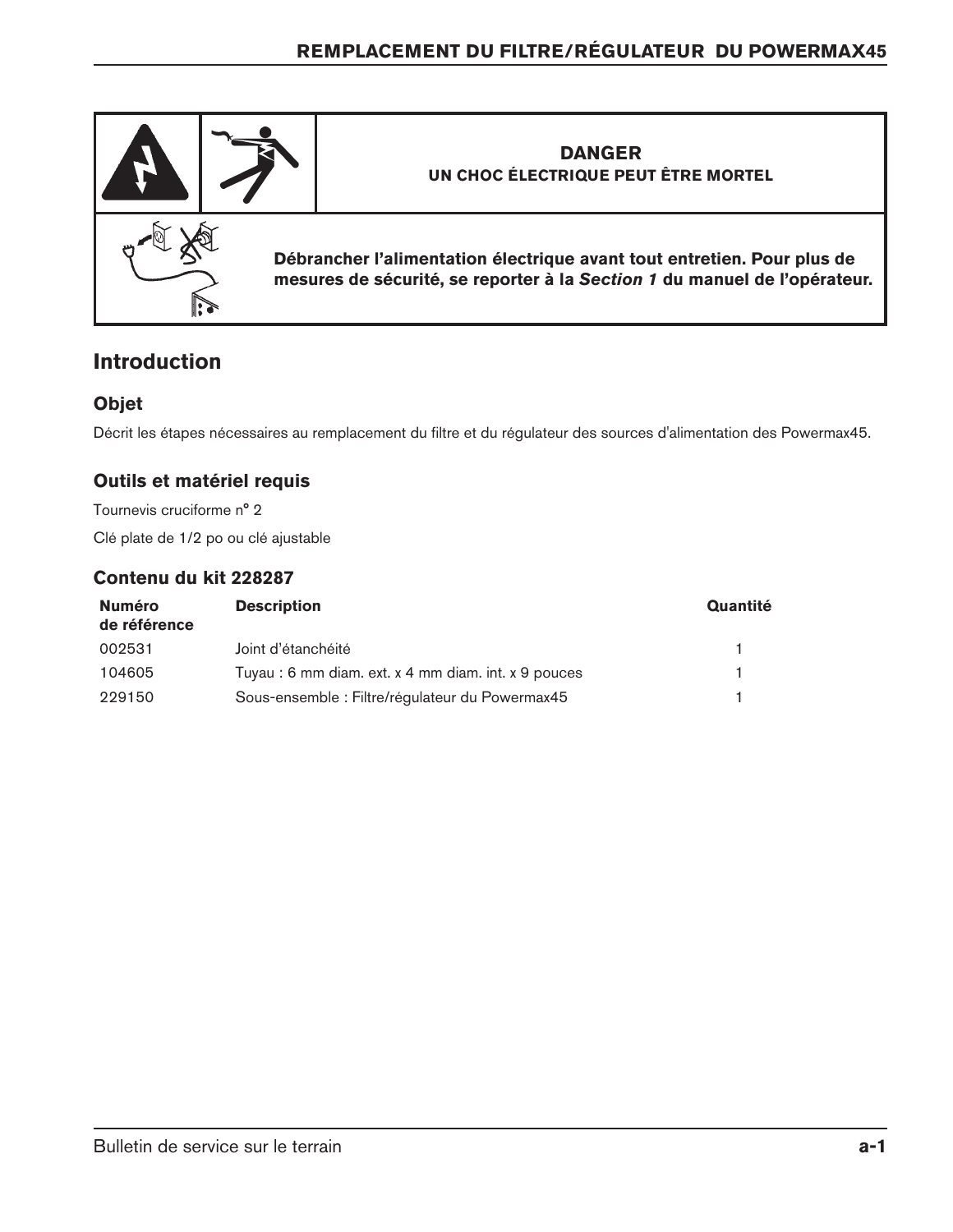## **Remplacement du filtre à air et du régulateur**

- 1. Couper l'alimentation (OFF), débrancher le cordon d'alimentation et débrancher l'alimentation en gaz.
- 2. Utiliser un tournevis cruciforme n° 2 pour enlever les deux vis de la poignée en haut de la source de courant. Tirer doucement sur le panneau d'extrémité le plus proche de la vis que vous retirez afin de maintenir une pression sur cette dernière. Une fois la vis pratiquement extraite, incliner légèrement le tournevis pour faciliter l'extraction de la vis.
- 3. Basculer légèrement les panneaux d'extrémité de façon à en extraire les bords de la poignée. Déposer la poignée puis soulever le capot de la source de courant.
- 4. Retirer le collet du tuyau de gaz à l'arrière de la source de courant.
- 5. Retirer le tuyau d'évacuation du trou situé sur la partie inférieure de la base de la source de courant.



- 6. Débrancher le tuyau d'alimentation en gaz du filtre.
- 7. Dévisser l'écrou servant à fixer le filtre à air au support. Écarter le bas du filtre à air de la source de courant et faire glisser le filtre hors du support.
- 8. Positionner le nouveau filtre à gaz sur le support et replacer l'écrou de retenue.
- 9. Faire passer le tuyau d'évacuation dans le trou situé sur le socle de la source de courant.
- 10. Connecter le tuyau d'alimentation en gaz au nouveau filtre. Si le tuyau existant est usé ou endommagé, utiliser le nouveau tuyau inclus dans le kit pour le remplacer. Couper le nouveau tuyau à la même longueur que l'ancien.
- 11. Rebrancher le collet du tuyau de gaz, puis l'alimentation en gaz pour en vérifier l'étanchéité.
- 12. En prenant soin de ne pas pincer les fils, faire coulisser le couvercle sur la source de courant pour le remettre en place. Positionner la poignée sur les orifices de la partie supérieure du couvercle, puis utiliser les deux vis pour fixer le couvercle.
- 13. Rebrancher l'alimentation électrique.